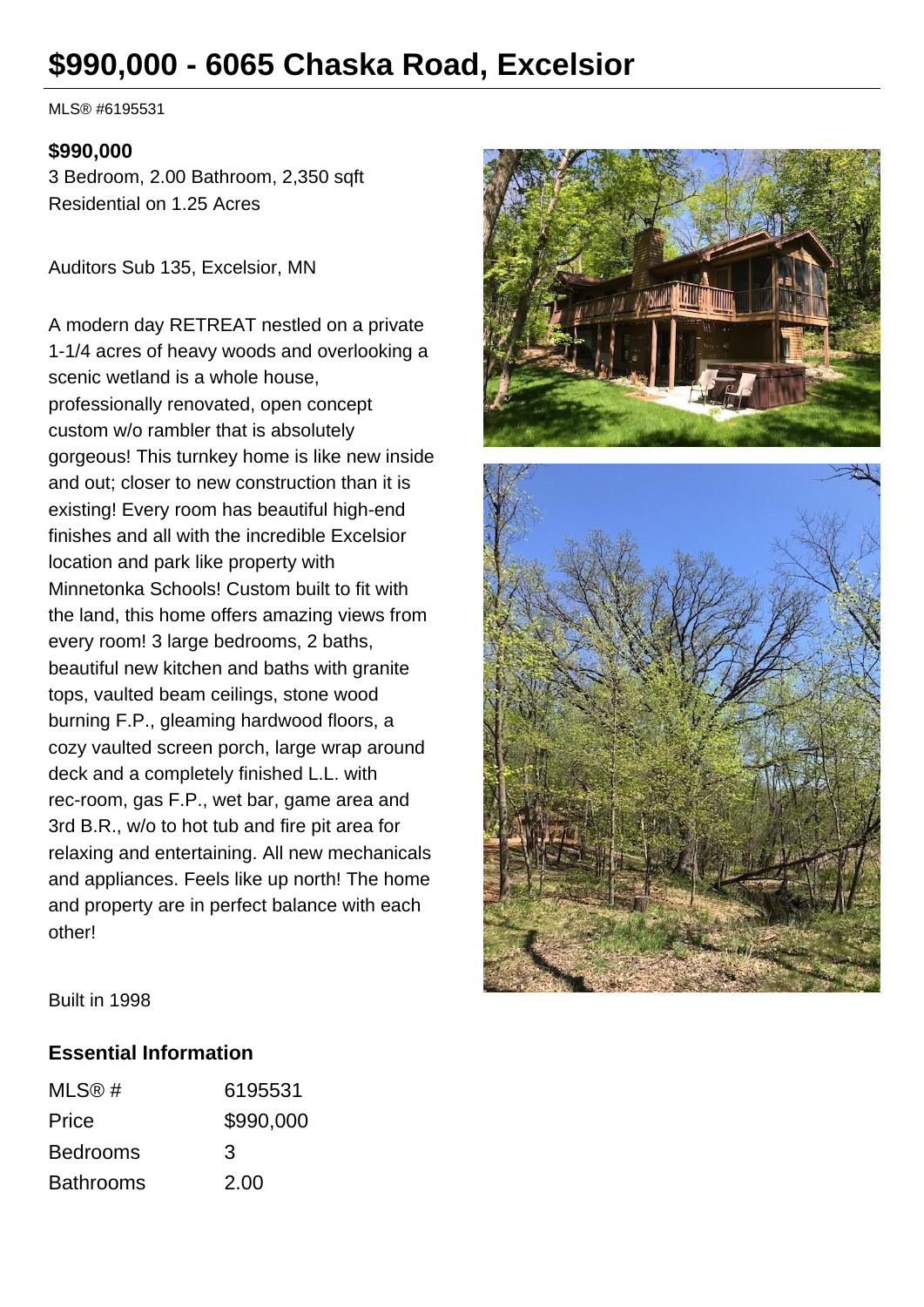| <b>Full Baths</b>     | 1                              |
|-----------------------|--------------------------------|
| <b>Square Footage</b> | 2,350                          |
| Acres                 | 1.25                           |
| <b>Year Built</b>     | 1998                           |
| <b>Type</b>           | <b>Residential</b>             |
| Sub-Type              | <b>Single Family Residence</b> |
| <b>Style</b>          | <b>Single Family Residence</b> |
| <b>Status</b>         | Active                         |

## **Community Information**

| Address      | 6065 Chaska Road        |
|--------------|-------------------------|
| Subdivision  | <b>Auditors Sub 135</b> |
| City         | Excelsior               |
| County       | Hennepin                |
| <b>State</b> | MN                      |
| Zip Code     | 55331                   |

#### **Amenities**

| # of Garages  | 2                              |
|---------------|--------------------------------|
| Garages       | <b>Attached Garage, Gravel</b> |
| Is Waterfront | Yes                            |
| Waterfront    | Creek/Stream, Other            |

#### **Interior**

| Heating         | <b>Forced Air</b>  |
|-----------------|--------------------|
| Cooling         | <b>Central Air</b> |
| Fireplace       | Yes                |
| # of Fireplaces | 2                  |

#### **Exterior**

| Lot Description | Tree Coverage - Heavy     |
|-----------------|---------------------------|
| Roof            | Pitched, Age Over 8 Years |
| Construction    | Wood Siding, Cedar        |

## **School Information**

| <b>District</b> | Minnetonka |
|-----------------|------------|
|                 |            |

## **Additional Information**

Days on Market 45